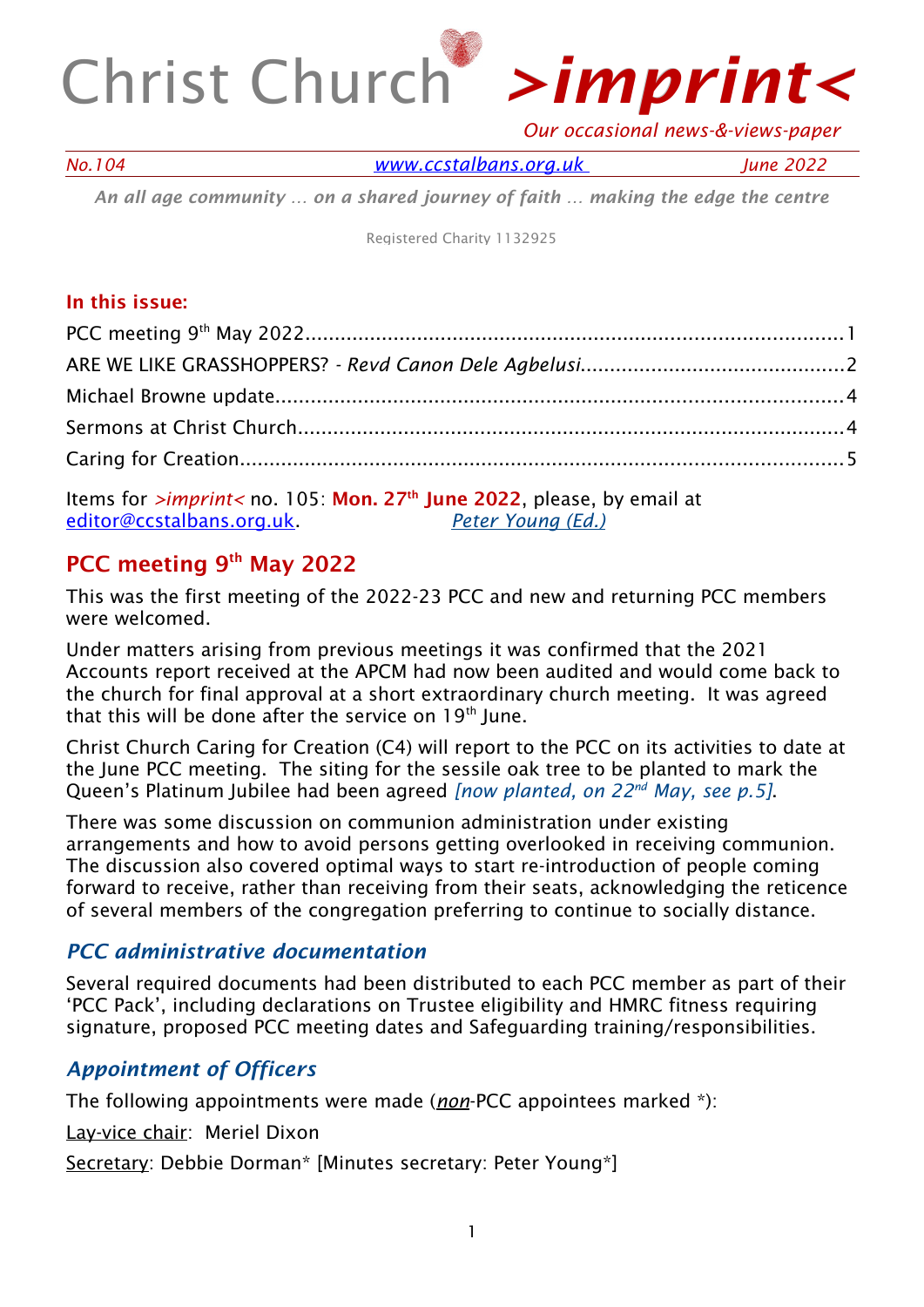Treasurer: Paul Collis; [Accountant: position still vacant]

Standing Committee: Vicar, Wardens (Jonathan Carter, Chris & Sarah Patrick), Sue Medlycott and Jackie Kenealy.

The following appointments were also confirmed:

Electoral Roll Officer: David Boyce\*

Banking Officers: Mary Cottrell\* and Doreen Collins\*

Global Mission Action Group (GMAG): Jackie Kenealy, Iyabo Agbelusi\*, Paul Bailey\* and Peter Cooper\*

Buildings and Grounds Action Group (BAGAG): Jonathan Carter, Meriel Dixon, Gillian Donald\*, Chris Patrick, Jane Sellars

Staffing Committee: Vicar, Jonathan Carter & John Sear\*

Assistant Church Wardens: Paul Bailey\*, Hilary Boyce\*, Mary Cottrell\*, Meriel Dixon, Oliver Donald, Jim\* & Jackie Kenealy, Eleanor Truscott\*.

Sidesmen and Greeters (Stewards): 31 names in all were confirmed and approved, overseen by the Head Sidesman, Paul Bailey\*.

Safeguarding Officer: Kate Kent\*. Assistant Safeguarding Recruiter: Dawn Kennedy

# *Topics raised in the APCM forum*

Opportunities for open church discussions – agreed a good idea; probably best to have them after a service, followed by lunch together; first convenient opportunity after approval of 2021 accounts on  $19<sup>th</sup>$  June?

Mission Action Plan and Alpha – in view of the strength of opinion on the value of Alpha a few of the supporters will be approached to talk this through with Standing Committee, taking into account resourcing of sessions, and flexibility of approach and format. Comments on the MAP to be discussed by PCC on an ongoing basis.

Energy Poverty – this is a potentially complex issue, requiring further investigation and it was proposed that a possible strategy be discussed at a PCC meeting very soon.

Notice Boards and Communications – updating of internal written notices is already underway; it was agreed to update the incorrect information on the external noticeboard, minimal cost quotations having been obtained. The key post of Communications Co-ordinator is still vacant and will be brought for further PCC discussion.

# ARE WE LIKE GRASSHOPPERS? *- Revd Canon Dele Agbelusi*

The Christian life is one of peaks and valleys and in order to experience the peaks of life, we oftentimes must learn to go through life's valleys and possibly "shadows of death" (e.g., tight finances, broken relationships, disappointments, ill health, deferred dreams etc.). Be rest assured, Jesus the good Shepherd is taking you to the high country, where the sun is warm, and the grass is lush. Every valley is a pathway to something better. As Psalm 84:11 says, "No good thing does the Lord withhold from those who walk uprightly." Or as Paul put it, "We know that for those who love God all things work together for good…" (Romans 8:28). The valley may not be pleasant, but the Shepherd is. He knows the way.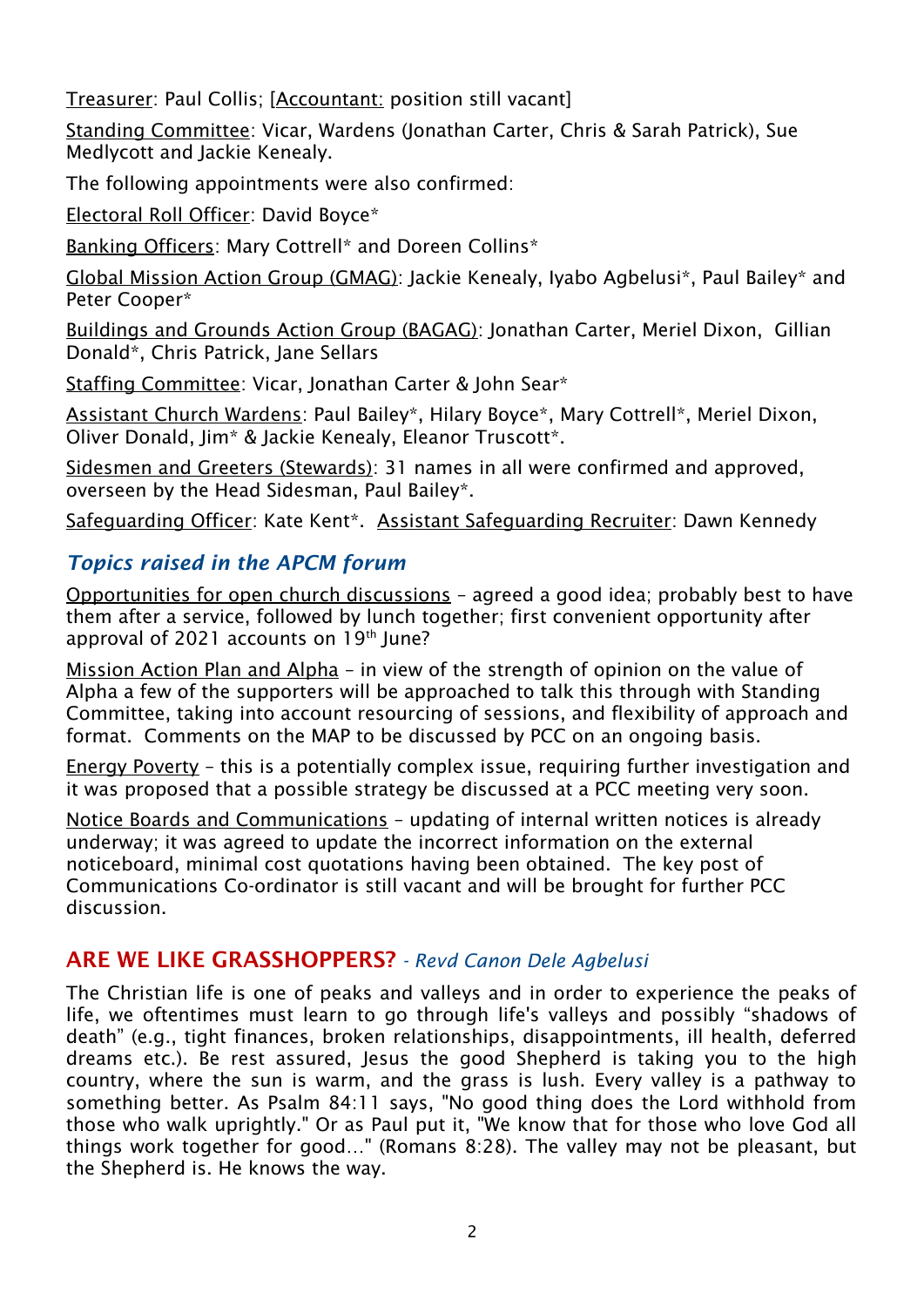Come with me to the good Book, Numbers chapters 13-14. Moses had sent some men, leaders of the tribes, to spy out the land of Canaan saying to them "Go up through the Negev and on into the hill country. See what the land is like and whether the people who live there are strong or weak, few or many. What kind of land do they live in? Is it good or bad? What kind of towns do they live in? Are they unwalled or fortified? How is the soil? Is it fertile or poor? Are there trees in it or not? Do your best to bring back some of the fruit of the land."

After 40 days of reconnaissance, they came back to the Israelites who were camped in the desert. "Sure enough," they said, "the land flows with milk and honey, but we cannot capture it. The nations who dwell there are strong, their cities are fortified and there are giants among them." Cries of despair rang out from the camp. "If only we had died in the land of Egypt, or if only we had died in this desert," wailed the panicstricken people. "Why does the Lord bring us to this land to fall by the sword; our wives and children will be as spoils. The people even suggested appointing a new leader, one who would take them back to the familiarity of Egyptian bondage!

God had wanted to use those leaders to encourage the people to take possession of the promised land. After all, it was the Lord through miracles and heavenly might who had been fighting their battles. The land did have great potential as confirmed by the huge cluster of grapes that they brought back, so huge it took two men to carry it on a pole between them. They confirmed that the land was rich and fertile; and observed (though with great exaggeration) that the people who lived there were like giants and they looked like grasshoppers in comparison! Moreover, the cities were fortified. Wait a second. They forgot their mission. Their mission was to report on the possibilities, the potential – not how impossible it would be for them to surmount the problems that faced them because of the inhabitants. Does this sound familiar?

#### Who told them to assess the capability of the God who brought them thus far and had assured them that the land would be theirs? Grasshoppers? God's chosen people see themselves as grasshoppers.

Did you notice the "but" in the report of ten of the spies? That simple conjunction is a bridge to fear. The word "but" has a nullifying action to faith. "Oh, I believe God can do it, but…." Do you see the damper, the cold water that the word "BUT" throws on the fire of faith and optimism? I would have to say that a person who says "but" a lot might be near sighted. We see the obstacles up close but don't always look at the far away picture or goal.

I suspect Caleb and Joshua saw more potential than reality, because to a person of faith, reality is just potential plus time plus effort plus God. Caleb and Joshua also saw the giants in the land and the fortified cities. However, with God on their side, no giant can run them over, even if they are perceived as "grasshoppers". The other ten spies' report started out great but then they lost their focus.

Moses and Aaron fell flat on their faces, and Joshua and Caleb tore their clothing in mourning. But they did not remain silent. Joshua and Caleb, the two brave scouts gave a minority report: "The land we passed through to scout is an exceedingly good land. If the Lord desires us, He will bring us to this land and give it to us. But don't rebel against the Lord… the Lord is with us; do not fear them."

The people were not convinced and went so far as to threaten to stone Caleb and Joshua. Just then, God's presence appeared in the Tabernacle. God said, "Not one of these men, this evil generation, shall see the good land which I swore to give your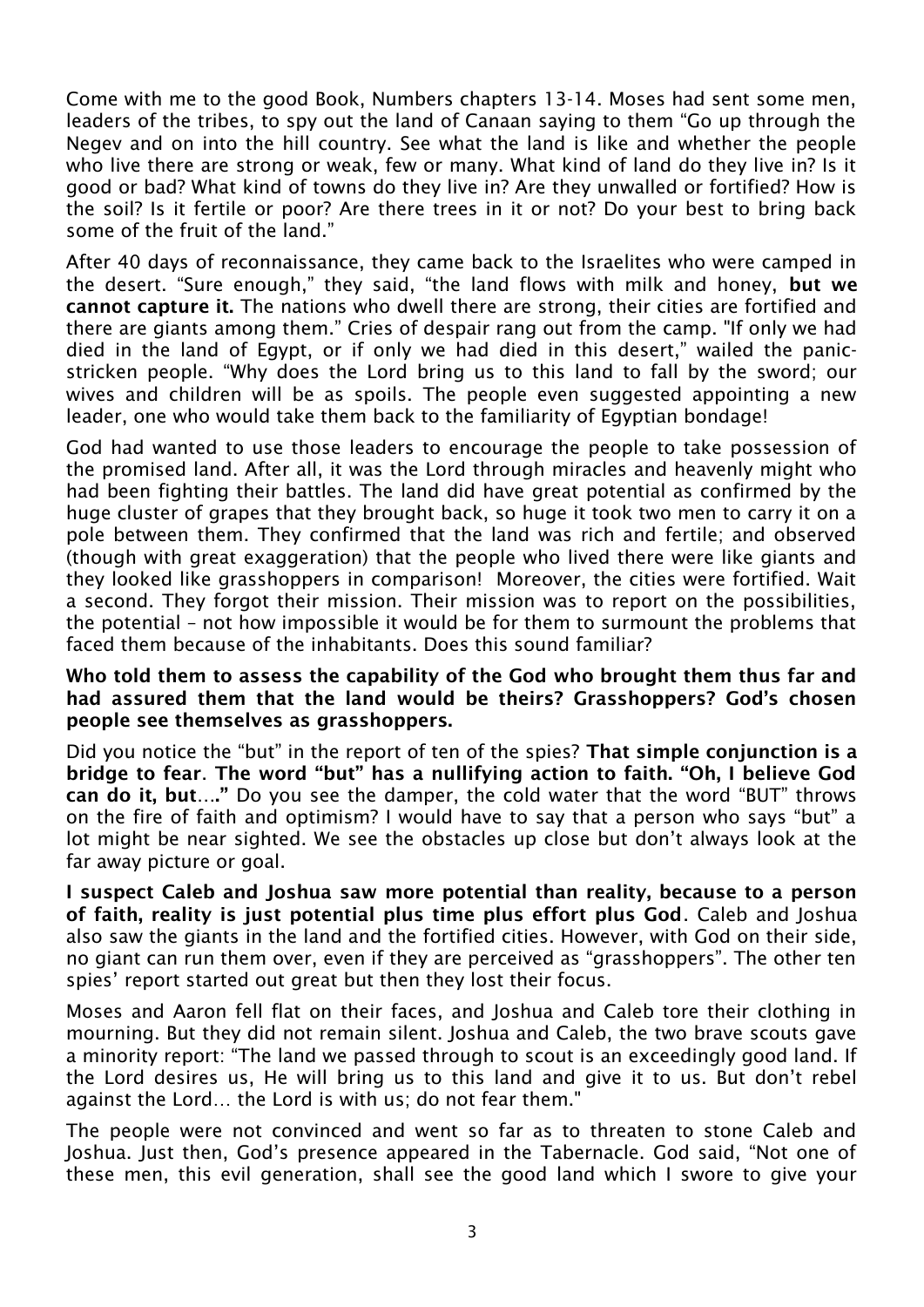fathers, except Caleb and Joshua because they have followed the LORD fully. Did you know that the pessimism of the ten men and their lack of faith was so devastating that all the adults above the age of 20 except Joshua and Caleb, died in the desert? That is what led to the 40 years of wandering in the desert.

Faith focuses on the possibilities, the potential, not the problems and it relies on God's abilities, not ours. Faith is not content with the path of least resistance and always asks God for direction. Will you trust Jesus to lead you through your valley to the plains and high mountains? He is able because He is the LORD.

### Michael Browne update



After Michael Browne's visit and upon his return to Argentina he sent this note that I thought you might all like to see:

"I did enjoy visiting you at Christ Church: I enjoyed the service and felt very much in family. The journey home was fine, just very long, with a 5 hour wait in São Paulo (which I enjoyed, as it gave me a chance to practice my Portuguese) and then 7 hours in Buenos

Aires, due to the flight I had booked originally being cancelled."

He has asked for prayers, some of which will be in the Prayer Focus:

"(1) for Kevin settling in still in Felixstowe, and hoping to get a job as chef's assistant in a seaside restaurant;

"(2) for a quick sale of our house here, where prices have dropped recently due to so many properties coming onto the market;

"(3) for the ongoing checking of the Toba Bible – we have our next team meeting in Córdoba from Sunday for 2 weeks.

"Many thanks! God bless! Michael"

# Sermons at Christ Church

We are about halfway through the latest sermon series on the first letter of John. All the sermons preached so far, since 24<sup>th</sup> April, can be found on our YouTube channel <https://www.youtube.com/channel/UCyw1PLEnH1df2GzW3pZujyw>, within the complete services, or you can listen to audio versions of the sermons together with readings, extracted from the services, on the Christ Church website: go to <https://www.ccstalbans.org.uk/sermons> (or from the Home Page select Media, then Sermons in the drop-down menu). Sermons still to come:

| June 5 <sup>th</sup>  | 1 John 2:28-3:10 | Us and sin         |
|-----------------------|------------------|--------------------|
| June 12 <sup>th</sup> | 1 John 3:11-24   | More about love    |
| June 19th             | 1 John $4:1-6$   | Jesus in the flesh |
| June 26th             | 1 John $4:7-21$  | The love of God    |
| July 3rd              | 1 John $5:1-12$  | Faith in Jesus     |
| July 10th             | 1 John $5:13-21$ | Repeat after me    |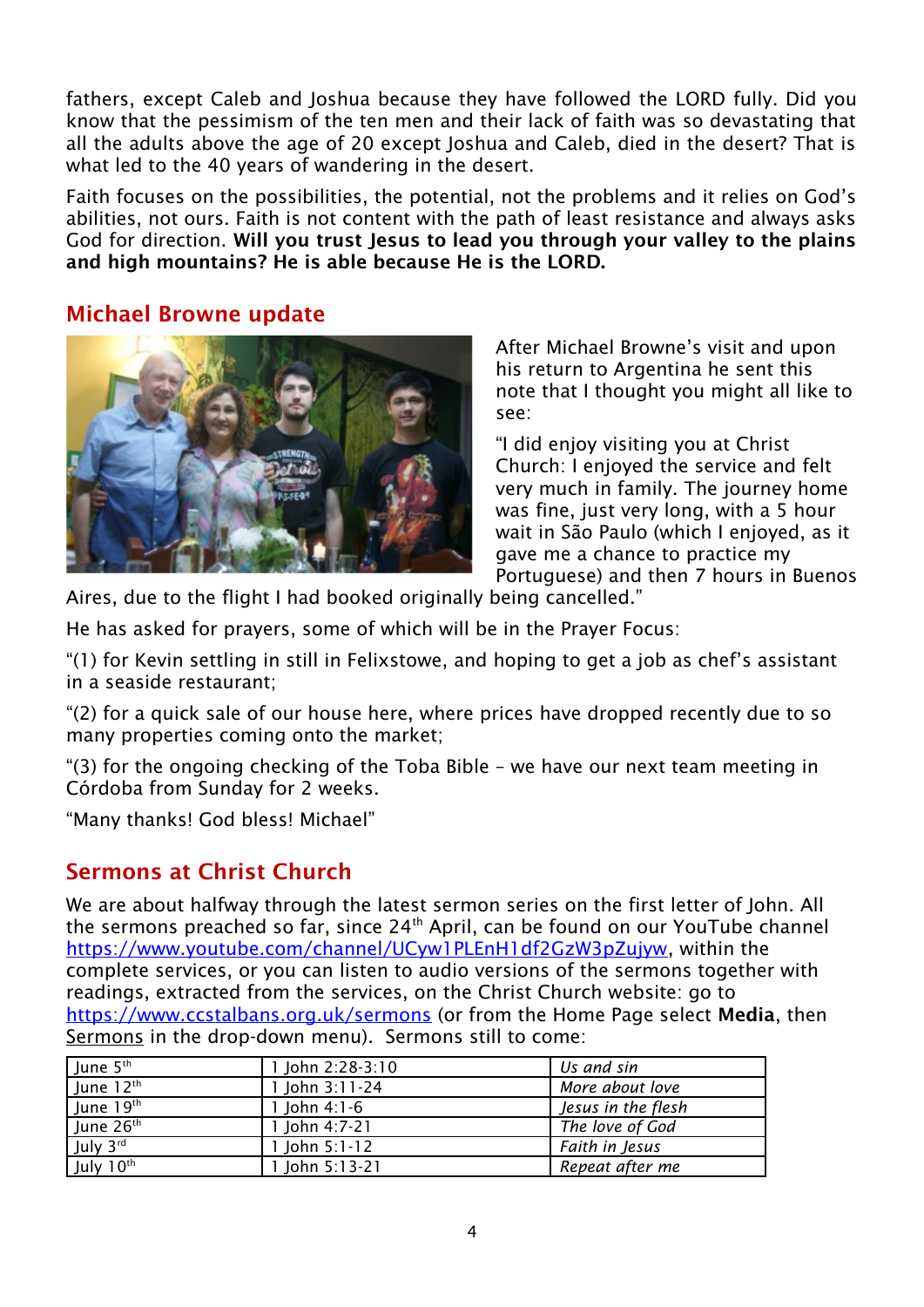# Caring for Creation

# *Christ Church Caring for Creation (C4)*

C4 last met on  $16<sup>th</sup>$  May and much of the agenda was around final preparations for Christ Church's event which was held on the afternoon of 22<sup>nd</sup> May, for the 2022 St. Albans Sustainability Festival (SustFest'22, from15<sup>th</sup>- 31st May) – see below for more on the event itself.

The thoughts shared in the Beliefs agenda item were extracted from a report and study guide from a joint working group on climate change and theology convened by the Baptist Union of Great Britain, the Methodist Church and the United Reformed Church, entitled 'Hope in God's Future: Christian Discipleship in the Context of Climate Change'. The reflection (and the following annotated highlights) concentrated on just four sections of one chapter of the report, headed 'Encountering the Word of God':

Christian hope in the context of climate change – there *are* grounds for hope because we have a *creator* God, who is bringing reconciliation to a world gone astray and redeeming all things in Christ and through the Spirit. However this does not absolve *us* from care and/or responsibility. (Genesis 3,4,6; Romans 6:1-2 and Ch. 8; Hebrews 6:18; 1 Corinthians 15; Revelation 21:1-8)

The human vocation to love and do justice – loving our neighbour (Luke 10:25-37); feeding the hungry, welcoming strangers, etc. (Matthew 25:31-46); Jesus's Nazareth manifesto (Luke 4:18-19) and the Beatitudes (Matthew 5:3-12/Luke 6:20-26); God's warnings through creation (Jeremiah 4:24-26) to call us back to acts of love and justice.

 Our *non* -human neighbours – God declares *all* creation good (Genesis 1); the postflood covenant (Genesis 9:9-10) is for all creatures; the Sabbath (day or year) is not restricted to humans (Leviticus 25:5-7); God cares for all his creatures (Matthew 6:25- 34); the union and interdependence of all things in Christ (Colossians 1:15-20, Ephesians 1:9-10).

God's judgement – on those who do not co-operate with his purposes (Matthew 25:31- 46); the first and the last in God's kingdom – our world-view turned upside-down (Mark 10:31); our actions can rebound on ourselves as well as others (Luke 16:19-31).

# sustainability festival2022

Lots of activities took place in perfect weather at our SustFest22 event, 'Planting for God's Birds and Beasts' on 22<sup>nd</sup> May. There was hedge planting (of Ŵ. birds/bees/bugs-friendly shrubs); a member of the local

bee keeper association communicated the importance of bees and brought her 'portable hive'; visitors got involved in making bird feeders and creation-care

bookmarks and other crafts; 'mini-critters' were investigated under the microscope; there were quizzes on insects and birdsongs; information on our lifestyle choices and challenges on what changes we can make; information/display of electric cars; and the event culminated in the planting and dedication of the sessile oak in the grounds to commemorate the Queen' Platinum Jubilee.



5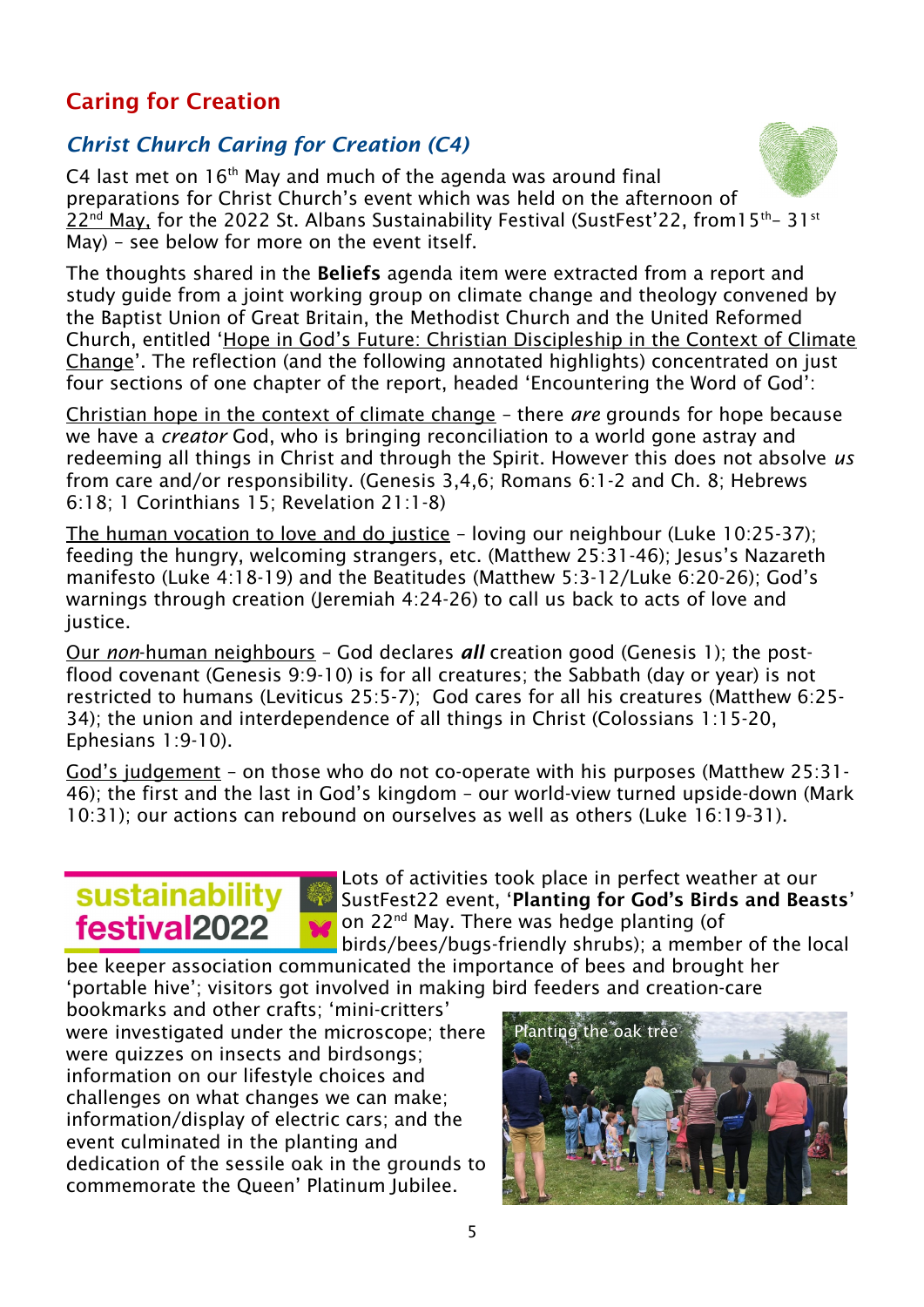Tea/coffee and cake was also on offer and visitors could take packets of seeds, or seedlings away with them. Although we weren't inundated with visitors, those who came seemed to enjoy themselves and we did greet a number of non-Christ Church visitors and a few (apart from the participants!), from Christ Church. If you missed out on this occasion we look forward to seeing *you* at our next year's event!!!

## *A Rocha Field Notes Podcasts and Blog*

Two further Field Notes podcasts have been posted since the last issue of *>imprint<*:

*Episode 21*, posted on 4<sup>th</sup> May, introduces Ken Yeong, who works as Sustainability Innovation Manager at Earthworm Foundation, but previously worked in the corporate sector for Samsung, Logitech and Olympus, followed by a period at WWF-Malaysia. He is being interviewed by Peter Harris and Bryony Loveless on the topic 'Being an environmentally friendly consumer in a complex world' and about moving from the private sector to the environmental sector. Ken has also co-authored a chapter of "God's Gardeners: Creation Care Stories from Singapore and Malaysia".

In *Episode 22*, posted on 24<sup>th</sup> May, Embert Messelink, formerly National Director of A Rocha Netherlands for 18 years, but who has since stepped down to become a pastor, is interviewed by Peter Harris and guest host Rachel Mander on the topic 'Engaging head, hands and heart in the conservation effort'. He talks about the struggles and successes of his years as National Director and his hope for the future.

Listen to the podcasts at <https://www.arocha.org/en/field-notes-podcast/>, or from wherever you get your podcasts.

A Rocha International blogs: Two blogs have been posted since the last issue of >imprint<. The first was posted on 4<sup>th</sup> May. The author on this occasion is Rodel Lasco [*he was interviewed in the Field Notes Podcast, Episode 20 – see >imprint< no.102]*, in a blog entitled 'Seek first the kingdom of God'. He lives in the Philippines, recently the target of tropical storm Megi, which claimed 42 lives and caused 17,000 to flee, and where Rodel acknowledges that 'climate risks and climate hazards are an everyday part of daily life'

The most recent blog was posted on 31<sup>st</sup> May, written by Liz Marsh, a PhD student at Edinburgh, studying the theology of hope in the context of ecological crisis. Her blog is entitled 'Is being a despairing Christian an oxymoron? Some lessons from Elijah'. *[If, like me, you need a reminder of what an oxymoron is, it can be defined as a figure of speech that combines contradictory words with opposing meanings – Ed.]*

To read the latest blogs or to catch up on ones you might have missed, go to: https://blog.arocha.org/en/.

### *Hope in Action*

The May newsletter has now been published and is on the Hope in Action website:

### https://www.[hopeinaction](https://www.hopeinaction.uk/regional).uk/regional

Did you know that you can twin your bin? Find out about this, and more (including notice of a lunchtime talk by Kath Clough at Marlborough Road Methodist Church on 9<sup>th</sup> June, about how the climate crisis might unfold and how we can prepare; and Churches Count on Nature Week, 4th–12th June) by going to the Hope in Action newsletter archive to read this latest issue:

<https://us4.campaign-archive.com/?u=38128d83eaf82d7f9b5ef6e87&id=2c2e8f5c7a>